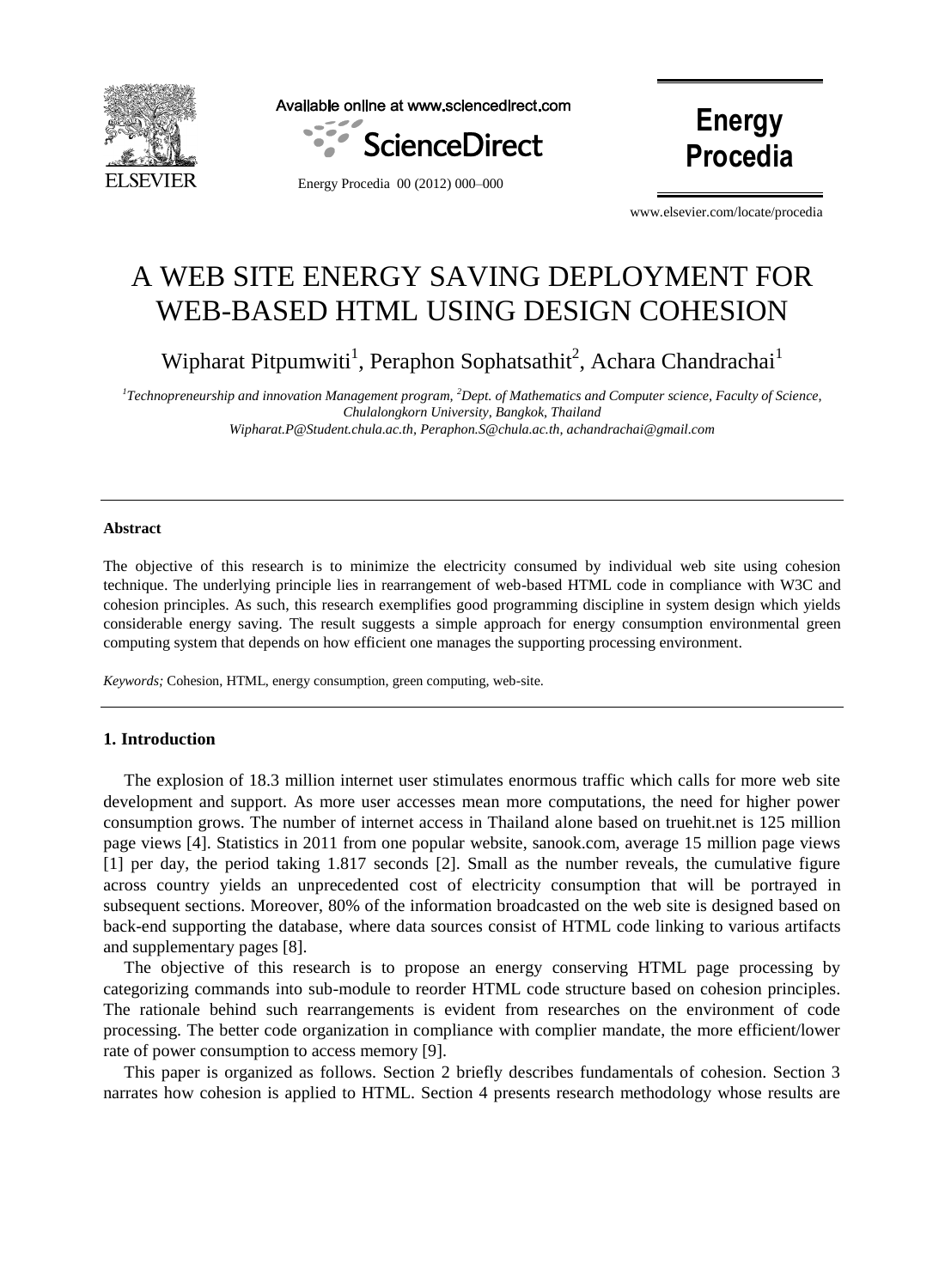summarized in Section 5. The paper concludes with some final thoughts in Section 6.

## **2. Cohesion**

Bieman and Ott [7] define cohesion as a unit of software or module referring to the relationship of components inside an enclosing software module. A software module with strong connection is the module of basic function that cannot be separated. Thus, functional cohesion [3] will be used as the principal design guidelines.

#### **3. Structure of Cohesive HTML Source**

One of the essential mandates to rearrange the HTML source is to adhere to correctly parsed code. Due to versatility of the language, we resorted to retain all artifacts external or beyond the scope of this work as is, for example, php blocks, frame construct, etc. In order to preserve the correctness and intention of the original code, the proposed approach confines its code transformation to the following stipulations:

- 1. Style and its accompanying properties are converted external stylesheet,
- 2. All inputs are set up by site administrator,
- 3. Block and inline elements are separated, and
- 4. All unsupported features are left unchanged.

The following HTML constructs [6] are procedurally rearranged by design cohesion.

## *3.1. Block element*

Block-level elements [10] consist of many components built for self-identification. If they are found as ordinary sentences, they will be grouped in paragraph. Text-level elements represent the message inside the encompassing component of that block. The following three types of block elements are supported:

- Structural block: <ol> <ul> <dl> <dl> <table> <tr> <tbody> <col>
- multi-purpose block:  $\langle \text{div} \rangle \langle \text{div} \rangle \langle \text{div} \rangle \langle \text{div} \rangle \langle \text{div} \rangle \langle \text{div} \rangle$
- terminal block:  $\langle h1 \rangle \langle p \rangle \langle dt \rangle \langle \langle \rangle$  caption $\rangle \langle \rangle$  address $\rangle \langle \rangle$ blockquote $\rangle$

## *3.2. Inline element*

Inline elements are processed to identify the meaning and flow of text, and to insert external content into the document [10]. They possess some specific distinctions from block-level elements [11]:

- Inline elements generally only contain text, data, or other inline elements.
- Inline elements do not generally begin new lines of text.
- Inline-semantic encompassing text intermingled with zero or more of the following elements:
	- o Importance: <span> <em> <strong>
- Inline-block including replaced elements and form controls:
	- o Replaced: <img> <object> <embed>
	- o Controls: <input> <textarea> <select> <button> <label>

## *3.3. External Stylesheet*

External style sheet is written as an external HTML file in the form of CSS for display processing. The system will check the opening tag to generate CSS file using the same name as the original HTML file. Attributes are created by preceding each class name with 'style\_' followed by a number, input attributes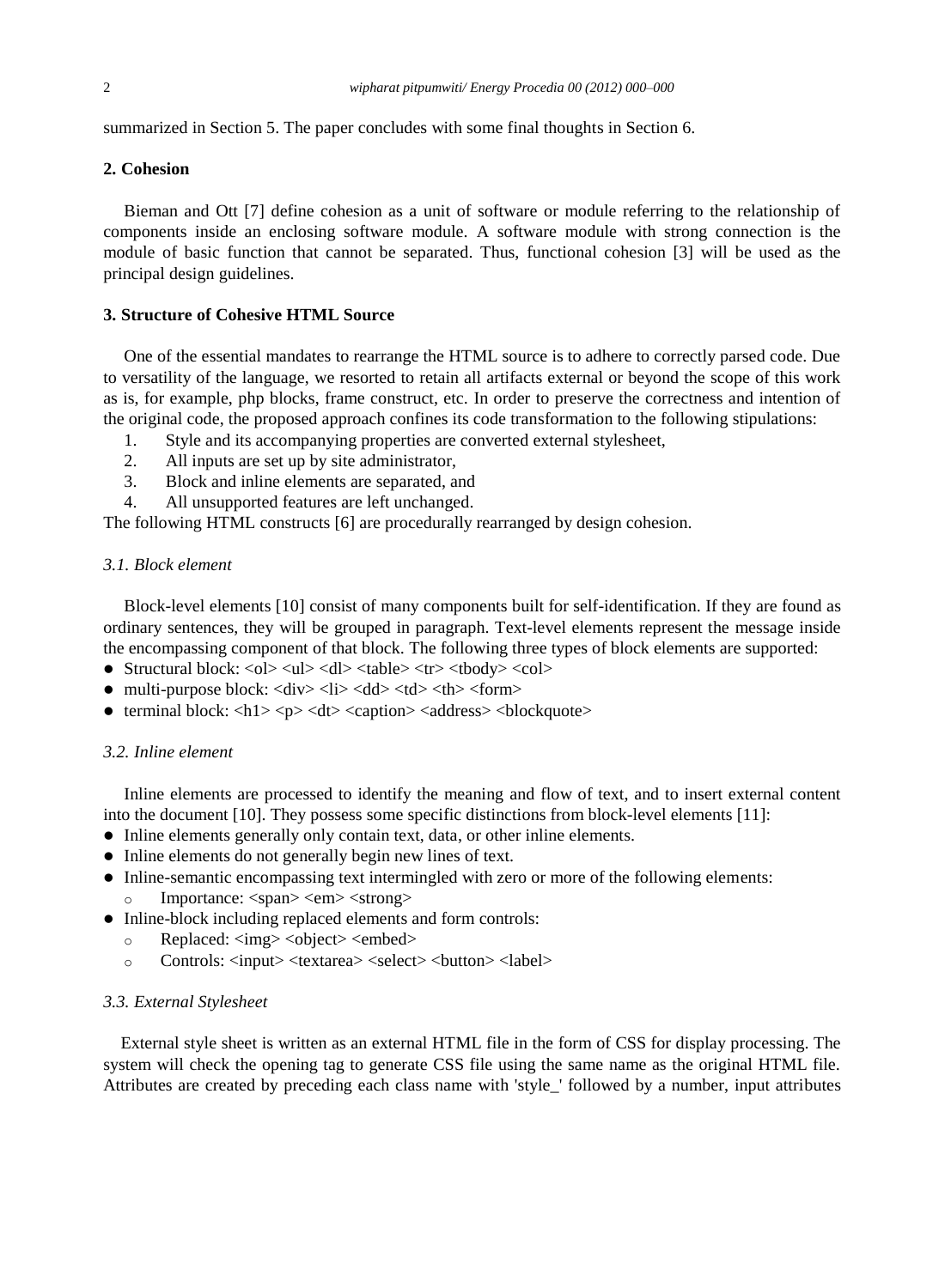and corresponding value pointer to the database. This simple naming avoids duplication of class name clash. An example inline CSS will result in a new class beginning with  $\langle \text{div } s \rangle = \text{div } s \rangle$ url('img/image.jpg');"> </div> becomes <div class="style\_1"></div>

The above constructs are examined to identify the functionality of each code segment and regroup as an HTML module in accordance with the cohesion category. The tighter is the cohesive property, the better the code is organized.

### **4. Research Methodology**

The proposed algorithm converts original HTML code to the designated cohesive code by rearranging mixed HTML statements into smaller HTML and CSS files. The process is shown in Figure 1.





Fig. 1. Overview of the proposed algorithm Fig. 2. Procedural analysis of web-based HTML transformation

Figure 1 illustrates the proposed algorithms with the emphasis on analysis of cohesion to support the relationship and independence among modules. Figure 2 elaborates the decomposition when an HTML open tag is located, the system will store the data and pointer to identify the open tag in the database for rechecking the condition assigned. Then the system will find inline open tag CSS to generate the corresponding CSS file under the same name as the HTML file, store the accompanying attributes in this CSS file, and archive each tag position in the database for subsequent retrieval. This process repeats until the matching close tags are located. Any unmatched open tags will be marked as no close tag. After checking the original code, the system will retrieve the following stored data for further processing.

- HTML tag with no matching close tag
- HTML tag with inline CSS
- HTML tag with correct condition

The above data are reassembled into new HTML files having the same name based on predetermined cohesion stipulation. In so doing, the original files are not affected and can be used for subsequent correctness verification. The resulting new files may become smaller or larger than the original files, depending on how the components are processed.

One additional provision for future extension is the use of case HTML based on tight cohesion to support any features or capabilities needed in post-production and other application software integration. Our tool furnishes some precautions to prevent security breach by restricting such extension support to be handled by site administrator.

### **5. Experimental Results**

The fact that HTML code is relatively small compared with conventional programs complicates the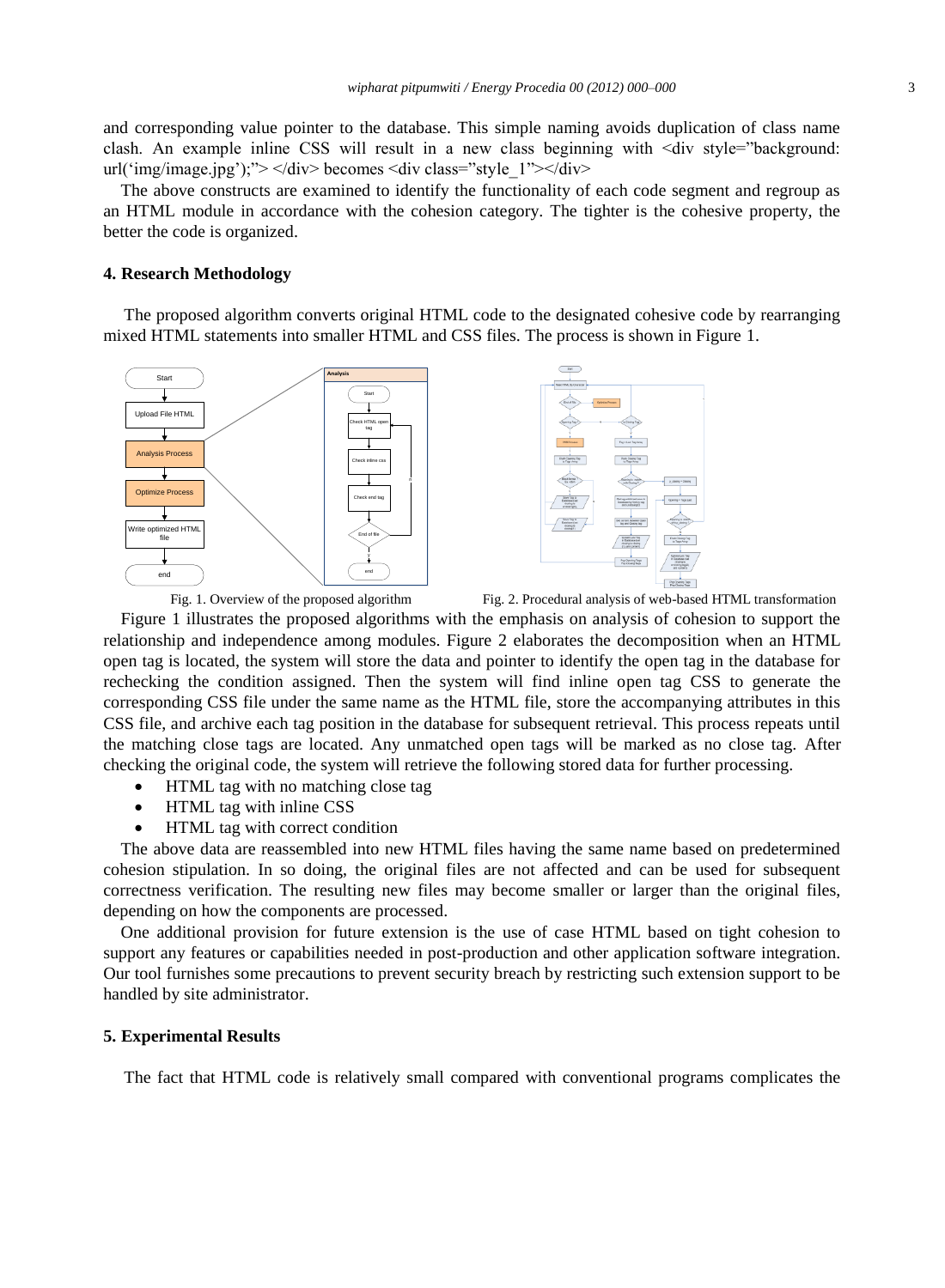test process somewhat. For every newly web page access, execution takes place at the first invocation only which consumes little power. Subsequent browsing virtually consumes no power as the content has already resided in cache. Thus, we had to conduct a sizable number of page views in order to obtain any ―measurable‖ discrepancies of power consumption. Fortunately, all selected web sites are heavily visited on a daily basis. On the national scale, the savings of power consumption is highly remarkable. We conducted the experiment in two different environmental settings, namely, single isolated user and multiuser environments to demonstrate the disparity of usage. We have developed a software tool based on WinMerge to carry out the above procedural transformation. Note that the size of original file and optimized one are 72 KB and 74 KB, respectively. However, the size increase is offset by the electrical cost decrease.

The experiments were run on Intel(R) Celeron(R) CPU E330@2.5GHz. The sample programs can be accessed from [http://www.wp-greenpage.com.](http://www.wp-greenpage.com/) Table 1 and 2 show monthly comparative statistics of web processing under single isolated user environment and multi-user environment, respectively.  $Table 1$  Single isolated

| radie i Single isolated user environment |                   |          |         |                              |             |             |            |          |        |  |
|------------------------------------------|-------------------|----------|---------|------------------------------|-------------|-------------|------------|----------|--------|--|
| website                                  | Page<br>views [4] | (before) | (after) | Unit<br>per<br>month<br>(kw) | (before)    | (after)     |            |          |        |  |
|                                          |                   | Process  | Process |                              | electricity | electricity | Difference | Original | Result |  |
|                                          |                   | time     | time    |                              | consumption | consumption | per        | size     | size   |  |
|                                          |                   | per      | per     |                              | per month   | per month   | seconds    | (KB)     | (KB)   |  |
|                                          |                   | seconds  | seconds |                              | (Baht)      | (Baht)      |            |          |        |  |
| Sanook                                   | 768,603.70        | 1.08     | 0.80    | 449.63                       | 1.769.80    | 1.244.38    | $-0.28$    | 162      | 162    |  |
| Kapook                                   | 647,943.00        | 1.18     | 1.14    | 414.14                       | 1.630.11    | 1.574.85    | $-0.04$    | 290      | 247    |  |
| Mthai                                    | 663, 383, 03      | 1.04     | 1.03    | 373.70                       | 3.750.00    | 3.713.95    | $-0.01$    | 307      | 280    |  |
| Dek-d                                    | 402,590.70        | 1.39     | 1.32    | 303.11                       | 1,132.50    | 1.075.47    | $-0.07$    | 459      | 430    |  |
| manager                                  | 351.754.23        | 0.71     | 0.68    | 135.27                       | 437.15      | 418.68      | $-0.03$    | 103      | 143    |  |
| teenee                                   | 262,126.67        | 0.94     | 0.90    | 133.46                       | 431.29      | 412.94      | $-0.04$    | 262      | 238    |  |
| weloveshopping                           | 233,752.83        | 1.07     | 1.06    | 135.47                       | 437.80      | 433.70      | $-0.01$    | 319      | 300    |  |
| oknation                                 | 200,780.90        | 0.79     | 0.76    | 85.91                        | 269.61      | 259.37      | $-0.03$    | 142      | 178    |  |
| siamzone                                 | 195.359.47        | 0.73     | 0.70    | 77.24                        | 242.41      | 232.45      | $-0.03$    | 99       | 90     |  |
| siamha                                   | 192.724.40        | 0.55     | 0.51    | 57.41                        | 180.17      | 167.07      | $-0.04$    | 140      | 110    |  |

Table 2 Single isolated user environment

| website        | Page<br>views [4] | (before) | (after) | Unit<br>per<br>month<br>(kw) | (before)    | (after)     |            |          |        |
|----------------|-------------------|----------|---------|------------------------------|-------------|-------------|------------|----------|--------|
|                |                   | Process  | Process |                              | electricity | electricity | Difference | Original | Result |
|                |                   | time     | time    |                              | consumption | consumption | per        | size     | size   |
|                |                   | per      | per     |                              | per month   | per month   | seconds    | (KB)     | (KB)   |
|                |                   | seconds  | seconds |                              | (Baht)      | (Baht)      |            |          |        |
| Sanook         | 768,603.70        | 1.00     | 0.80    | 416.32                       | 1.638.70    | 1.310.96    | $-327.74$  | 162      | 162    |
| Kapook         | 647,943.00        | 1.14     | 1.10    | 400.10                       | 1.574.85    | 1.442.41    | $-132.44$  | 290      | 247    |
| Mthai          | 663.383.03        | 1.05     | 1.03    | 377.29                       | 1.409.66    | 1.382.81    | $-26.85$   | 307      | 280    |
| Dek-d          | 402,590.70        | 1.29     | 1.25    | 281.31                       | 1.051.03    | 1.018.44    | $-32.59$   | 459      | 430    |
| manager        | 351.754.23        | 0.71     | 0.69    | 135.27                       | 437.15      | 424.83      | $-12.32$   | 103      | 143    |
| teenee         | 262,126.67        | 0.97     | 0.93    | 137.72                       | 445.06      | 426.70      | $-18.36$   | 262      | 238    |
| weloveshopping | 233,752.83        | 1.03     | 1.00    | 130.41                       | 421.43      | 409.15      | $-12.28$   | 319      | 300    |
| oknation       | 200,780.90        | 0.78     | 0.72    | 84.82                        | 266.20      | 245.72      | $-20.48$   | 142      | 178    |
| siamzone       | 195.359.47        | 0.69     | 0.54    | 73.01                        | 229.13      | 179.31      | $-49.82$   | 99       | 90     |
| siamha         | 192,724.40        | 0.48     | 0.40    | 50.10                        | 157.24      | 131.03      | $-26.21$   | 140      | 110    |

The formula to calculate electricity consumption [5] from the processing site are shown below,

*KW per day = watt \* (hour \* page views)/1000*

*KW per year = watt \* (hour \* (page views \* 365))/1000*

*Electricity consumption = KW \* Service rates*

It is apparent that energy savings are prevalent across the board. Savings of multi-user environment are higher than the single-isolated user environment counterpart because of contribution from page sharing from cache, which is shown in Figure 3 and 4, respectively. However, the size of the transformed source may become larger than the original source as depicted in Figure 5.